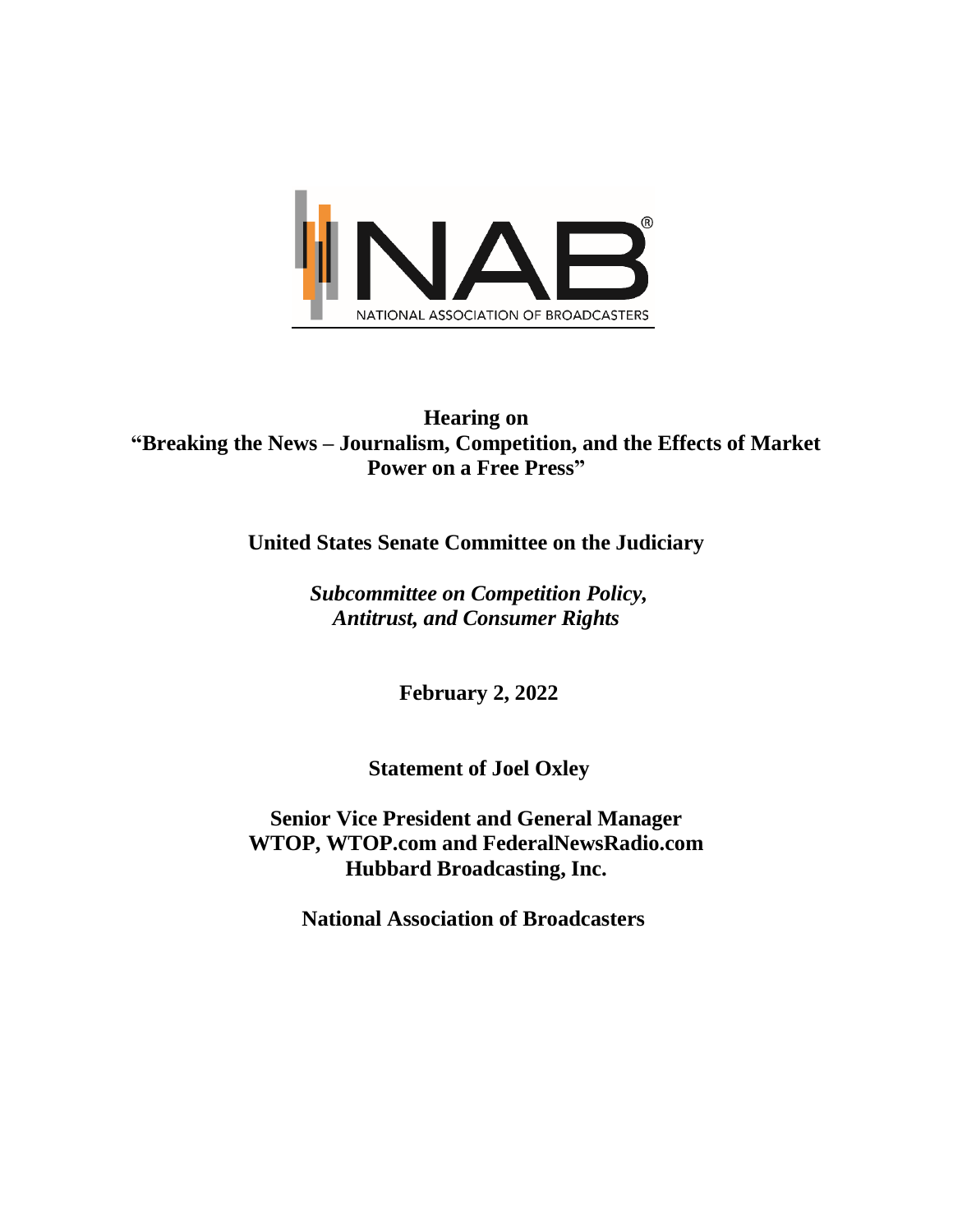#### Introduction

Good afternoon Chairwoman Klobuchar, Ranking Member Lee and members of the subcommittee. My name is Joel Oxley and I am the senior vice president and general manager of the all-news radio station WTOP-FM, WTOP.com and FederalNewsNetwork.com, which are all owned by Hubbard Broadcasting. Hubbard Broadcasting is a St. Paul, Minnesota, family-owned-andoperated broadcasting company with 13 television stations located in Minnesota, New York and New Mexico, and 50 radio stations located in Minnesota, Illinois, Missouri, Ohio, Arizona, Washington, Florida and Washington, D.C. In the decades since receiving its first FCC license in 1923, Hubbard stations have earned numerous NAB Marconi, Murrow, DuPont and Peabody broadcasting industry awards, as well as multiple NAB Crystal Radio Awards for outstanding community service. In 2019 alone, WTOP received the National Edward R. Murrow Award for Overall Excellence by the Radio Television Digital News Association (RTDNA), 14 Chesapeake Associated Press Broadcasters Association (CAPBA) Awards, 10 Regional Edward R. Murrow Awards by the RTDNA and five Virginia Associated Press Broadcasters Association (VAPBA) Awards.

I appreciate the opportunity to testify on behalf of the National Association of Broadcasters, and its more than 6,600 free and local television and radio station members that provide uniquely valuable service to all of our hometowns.

Local journalists and the communities we serve face an existential threat whose fate increasingly rests in the hands of a few dominant digital platforms. We applaud this subcommittee's attention to this challenge, and your continued work in examining the digital marketplace for news and journalism. Legislative action, including swift passage of the Journalism Competition and Preservation Act (JCPA), is needed to preserve this essential cornerstone of our democracy in a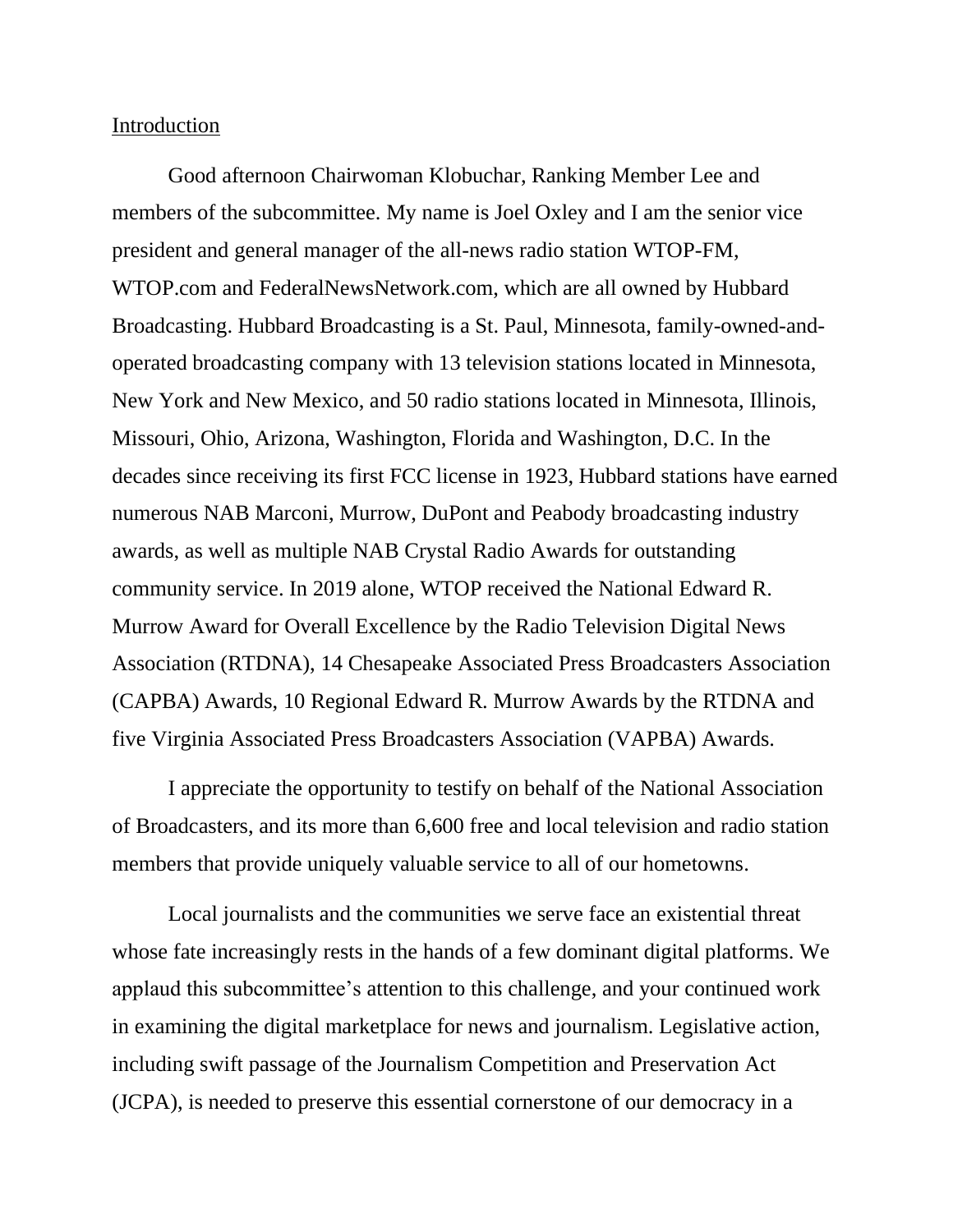digital marketplace that is otherwise distorted by the anticompetitive conduct of certain tech platforms.

## Local Broadcasters: Providing Trusted, Unbiased Journalism

The nation's broadcasters represent one of the last bastions of truly local, unbiased journalism – information that is still respected by Americans around the country, regardless of political persuasion, wealth, race, background or creed. These are your constituents, and they continue to turn to their local reporters and anchors for voices they trust to keep them informed about their communities and the nation. Prior to the pandemic, Pew Research found that from 2008 to 2019, radio and television broadcasting comprised an increasing portion of all newsroom employees.<sup>1</sup> Combined, the broadcasting industry accounted for nearly a third of all newsroom employees in 2019, nearly the same amount as the newspaper industry.<sup>2</sup>

The pandemic has shown that when needed most, local television and radio stations provided the civic bond for the communities we serve, doing incredible work in the face of our own enormous challenges. More importantly, we continue to be the primary source of the community-focused information on which your constituents have relied during this pandemic, from health and vaccine resources to vital information about schools and local businesses. Local broadcasters remain a touchstone for the truth, and our commitment to fact-checking, locally-based reporting and the public interest explain why local television and radio stations are the most trusted sources of information across all segments of the American

<sup>1</sup> [https://www.pewresearch.org/fact-tank/2020/04/20/u-s-newsroom-employment-has-dropped-by-a-quarter-since-](https://www.pewresearch.org/fact-tank/2020/04/20/u-s-newsroom-employment-has-dropped-by-a-quarter-since-2008/)[2008/](https://www.pewresearch.org/fact-tank/2020/04/20/u-s-newsroom-employment-has-dropped-by-a-quarter-since-2008/)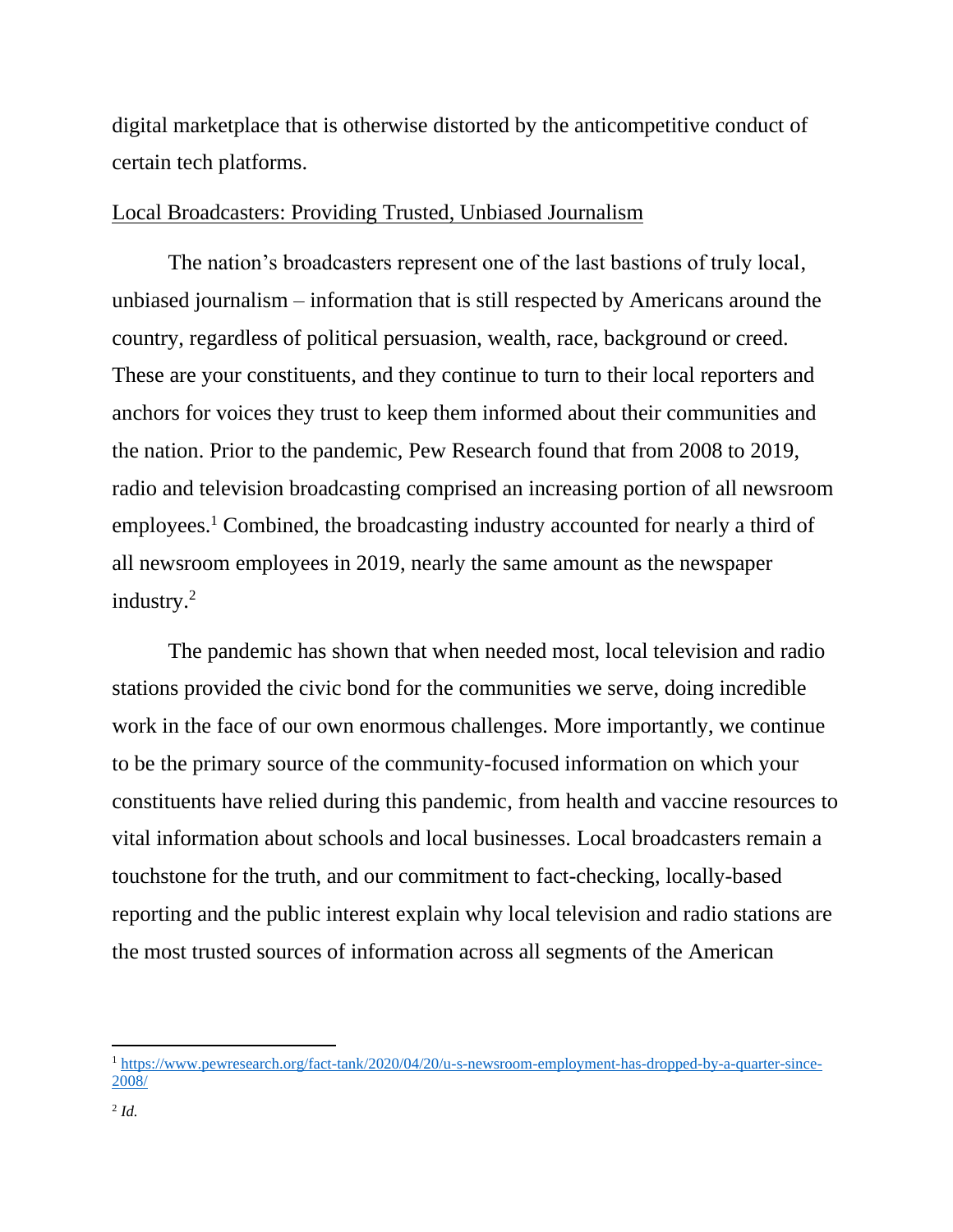population. According to a study conducted by Poynter in 2018, 76% of Americans across all political parties trusted the news on their local television station.<sup>3</sup>

I am proud that Hubbard's stations exemplify the commitment to local communities that is the hallmark of local broadcasting. Broadcasters' enduring commitment to local communities has driven extraordinary levels of public service. Here are a few examples from Hubbard stations:

- For more than a decade during the holiday season, WTMX in Chicago has raised an average of \$3 million a year for St. Jude's Hospital.
- For the last nine years, KSTP-FM in Minneapolis/St. Paul has raised millions of dollars and brought thousands together for their "Clouds Concert" at the Mall of America to benefit the Zach Sobiech Osteosarcoma Fund.
- In Brainerd, Minnesota, population 13,373, WJJY-FM and KUAL-FM raised \$95,000 last year by teaming with other organizations with their 28th annual radio-thon to raise funds for child abuse prevention. That would be equal to raising \$42 million in Washington, D.C., which is big money, even for this area.
- In 2020, WDIO-TV in Duluth, Minnesota, with the help of 84 volunteers, helped 800 people in need file 1,900 tax returns, resulting in \$2.5 million in refunds. WDIO also worked with Second Harvest Northern Lakes to provide 3.8 million meals to families, kids and seniors facing hunger issues.
- For the last 13 years, WNYT-TV in Albany, New York has collected for Toys for Tots, a program run by the United States Marine Corps Reserve. Last year they collected 237,000 toys.
- In Albuquerque, New Mexico, KOB-TV has been working with the Roadrunner Food Bank for the last 25 years, and last year raised \$2.2

<sup>3</sup> [https://www.poynter.org/ethics-trust/2018/finally-some-good-news-trust-in-news-is-up-especially-for-local](https://www.poynter.org/ethics-trust/2018/finally-some-good-news-trust-in-news-is-up-especially-for-local-media/)[media/.](https://www.poynter.org/ethics-trust/2018/finally-some-good-news-trust-in-news-is-up-especially-for-local-media/) Additional research shows that local news plays a key role in political and civic engagement. <https://knightfoundation.org/reports/american-views-2020-trust-media-and-democracy/>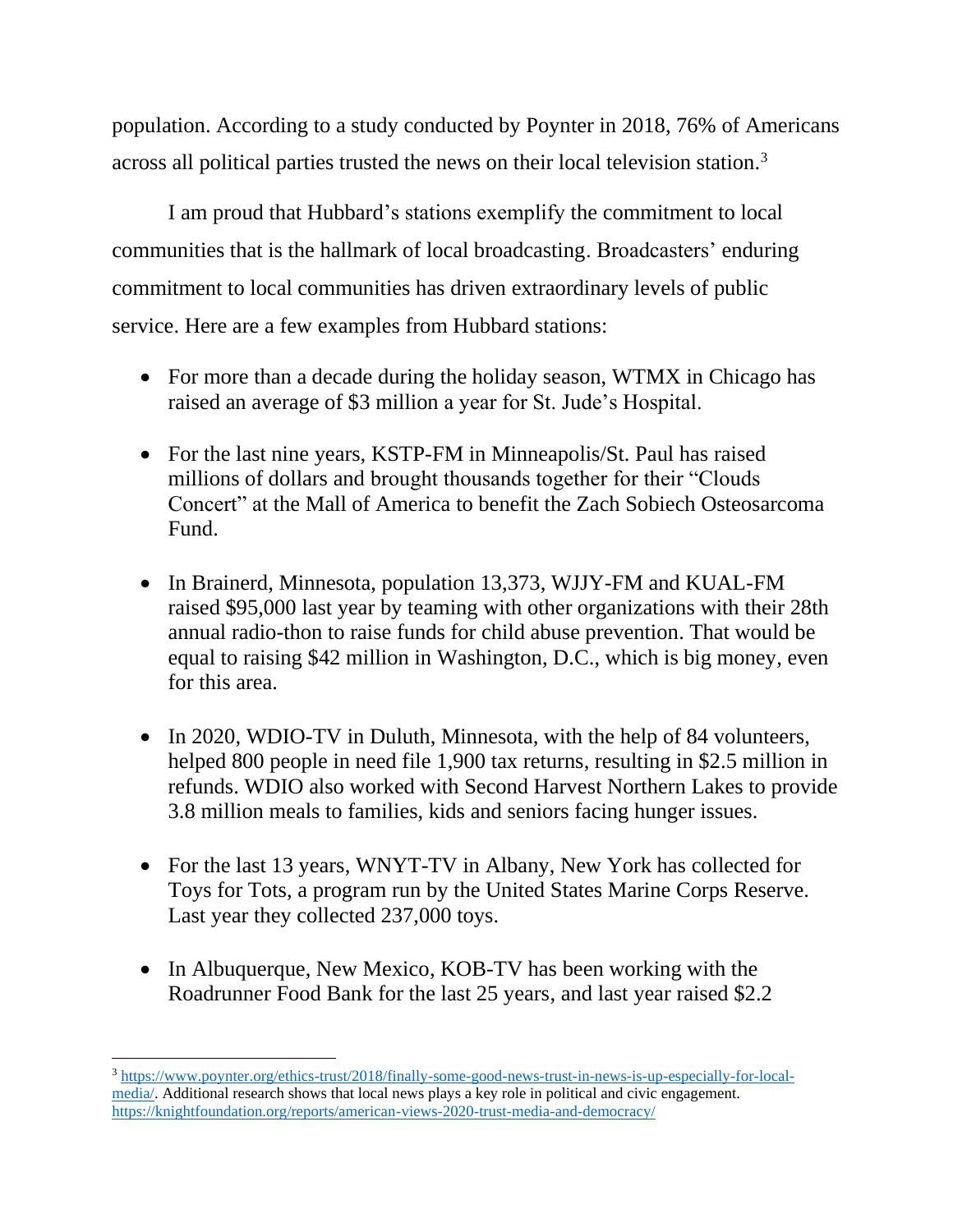million, collected 11 million pounds of food, and served 100,000 meals.

• And here in Washington, D.C., WTOP raised well into six figures to renovate the Metropolitan Boys and Girls Clubhouse #2 to help kids in need in the neighborhood of Sorsum Corda. Clubhouse #2 is located just one mile from where we sit today.

Helping our communities and local charities is part of what we do and have done for decades. We want to be able to have a fair business environment that will let us continue this vital work for years to come.

### Quality Local Journalism Is Costly

I've been in the news business since college when I wrote for the school newspaper, and was a sportscaster at the radio station. I worked with *Scripps Howard* and *The Chicago Tribune* before joining WTOP three decades ago, where I have worked my way up in sales and sales management before becoming general manager in 1998. I am proud to say that at WTOP, we have a saying that our job is to defend the middle. We receive tons of complaints from all sides of the political spectrum, and I think that means we are doing our job.

In my position, I understand the business challenges of producing the type of hard-hitting, informative journalism the communities we serve demand and deserve. And, I am keenly aware of the significant financial resources needed to run a station and invest in the type of equipment necessary to serve the public day in and day out, 365 days a year. It is very expensive. I should know. It costs us more than \$12 million each year to run our newsrooms. More than a third of that expense goes to running our digital operation. Our recent move out of a building we had been in for over 30 years cost in excess of \$10 million. Not all local radio stations have been able to keep producing news like we have. The RTDNA recently reported that the number of stations reporting a loss on radio news in the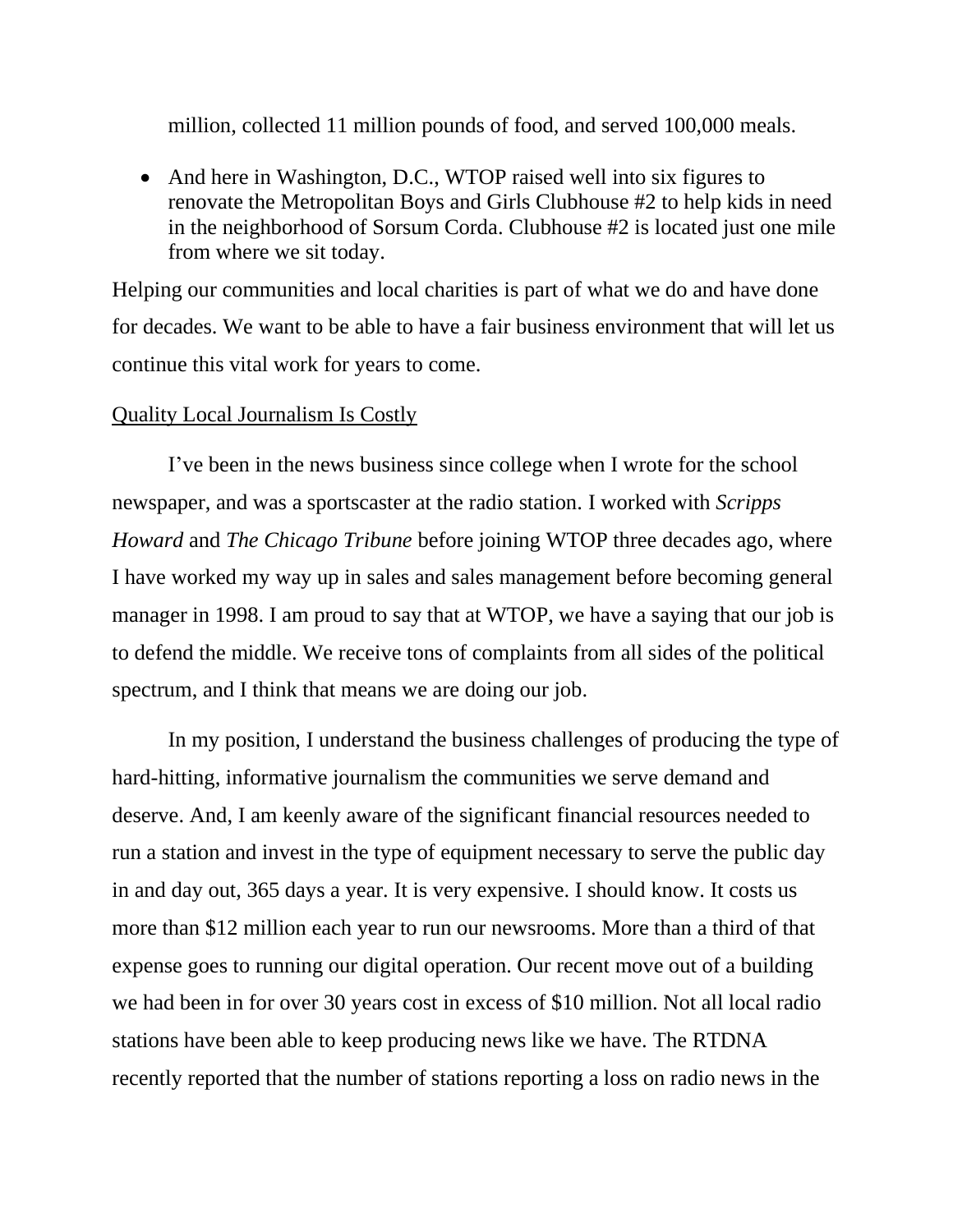past year went up in every market size and was particularly pronounced in major markets.<sup>4</sup> Eight percent of surveyed radio stations had canceled their local news programming in response to economic repercussions of the COVID pandemic.<sup>5</sup> Running local radio and serving communities is expensive. But believe me, it's a drop in the bucket compared to what it costs many local TV stations to operate.

From 2013 to 2018, NAB found that TV stations spent nearly a quarter of their budgets on news costs, averaging over \$3 million per year.<sup>6</sup> In the 10 largest markets, local news operating costs were \$9.7 million annually per station, and approximately \$15.8 million for affiliates of the major broadcast networks.<sup>7</sup> In addition to these operating costs are significant capital investments for things like satellite trucks, state-of-the-art cameras and, in some cases, specialized equipment such as news helicopters.

# Dominant Online Platforms' Anticompetitive Behavior Threatens Local Journalism

Despite the tremendous cost of bringing world-class news and journalism to local communities around the country, one of the greatest sources of personal pride for broadcasters is the simple but fundamental principle upon which local broadcasting is based – that television and radio stations serve the public interest and what we do matters by making all of our valuable content available to American viewers and listeners over the airwaves, completely free of charge. Free of charge. That's a key point. If not for us, how are people going to get their local

<sup>4</sup> RTDNA/Newhouse School at Syracuse University Survey, The Business of Radio News, 2021.

<sup>5</sup> RTDNA/Newhouse School at Syracuse University Survey, The Profound Effects of Coronavirus on TV and Radio Newsrooms, 2021.

<sup>6</sup> *See* NAB Television Financial Reports 2004 to 2019.

<sup>7</sup> *Id.*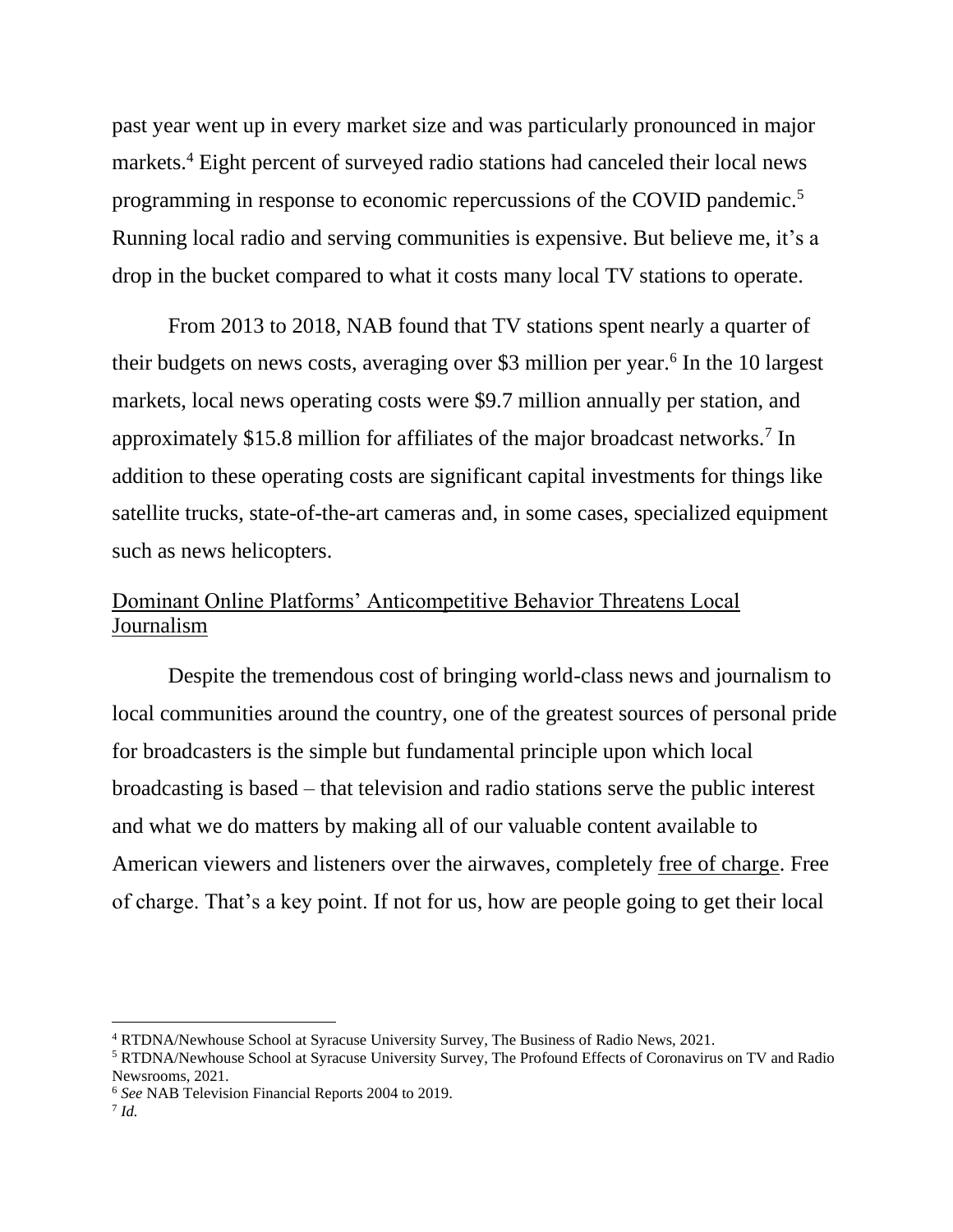news? For your constituents who may be unable to pay for quality, vetted local news, radio broadcasters help ensure that they are not left behind.

This free service does not exist in a vacuum. It has been made possible over many decades through the advertising revenues generated from businesses of all sizes, national and local. However, these revenues have experienced a free-fall in recent years, due almost exclusively to the rapid expansion of the dominant online platforms who have devoured advertising market share in the digital marketplace and devised anticompetitive practices to protect it.

The market power of the tech platforms undermines the online advertising model for local broadcast journalism in two significant ways. First, the tech platforms' role as content gatekeepers stifles our ability to generate user traffic independent of their services. Second, anticompetitive terms of service and a "take it or leave it" approach leave local broadcasters with a below-market sliver of those advertising revenues that are derived through their products. For local broadcasters and our viewers and listeners who rely on quality journalism, this is a lose-lose proposition: To attract online user traffic, we must be accessible through the major platforms, yet the terms of access dictated by the online platforms devalue our product. This is a catch-22 that local television and radio broadcasters cannot avoid and it will ultimately undermine our ability to invest in locally-focused journalism.

Consider the big storm that just blew through the Northeast over the weekend – a nor'easter and blizzard conditions. Tons of work at a lot of cost and time for local broadcasters to cover it for millions of people. But not for Facebook, Google and the like. They simply take our coverage and profit from it, and virtually nothing comes back to us. If we don't find a way to monetize our content better by having true partnerships with the big platforms we will not be around – and neither will our coverage. And without local news, my guess is a lot of people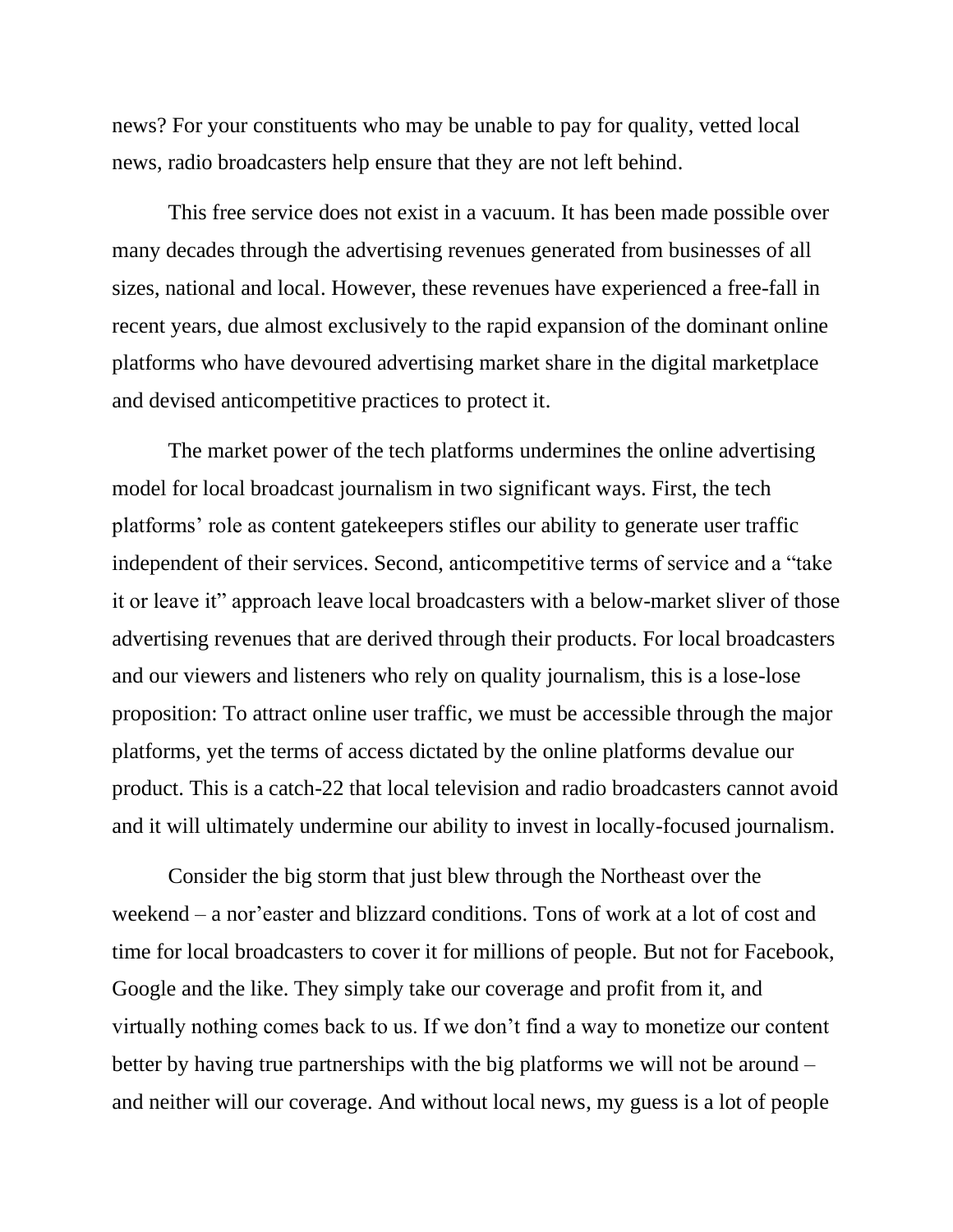would have not evacuated places like Cape Cod last weekend, and lives would have been risked. We just can't have that.

I read almost all of our emails from listeners and readers of our website. These people count on us whether it's for news updates to be in the know at work, for traffic to get home quicker, or weather reports that sometimes are a lifesaver. Like a nor'easter.

It truly is very concerning the degree to which certain platforms commoditize news content with little regard for the quality and veracity of the story. This puts vetted, fact-based reporting like ours on par with unsubstantiated click-bait as we fight for user eyeballs in both platform news feeds and search results. The consequence is that local journalists may become increasingly tempted to focus on catchy headlines and stories to generate user interest rather than quality journalism. This is a dangerous trend.

As our viewers and listeners change their media consumption habits, the need for local broadcasters to be fairly compensated in the digital ecosystem is acute. According to BIA estimates, ad revenue for local television stations fell by over 40% in real terms between 2000–2018, while radio ad revenues fell by nearly 45% in real terms over the same time period. <sup>8</sup> This decline in ad revenue worsened significantly during the pandemic. At the height of the pandemic, many local broadcasters saw their advertising revenue decline more than 50% compared to the same time a year before, and some even saw their advertising cancellations approach 90%.

<sup>8</sup> BIA Advisory Services, *The Economic Irrationality of the Top*-*4 Restriction*, at 16 and Fig. 10 (Mar. 15, 2019) (BIA TV Study); BIA Advisory Services, *Local Radio Station Viability in the New Media Marketplace*, at 10-11 and Fig. 7 (Apr. 19, 2019) (BIA Radio Study).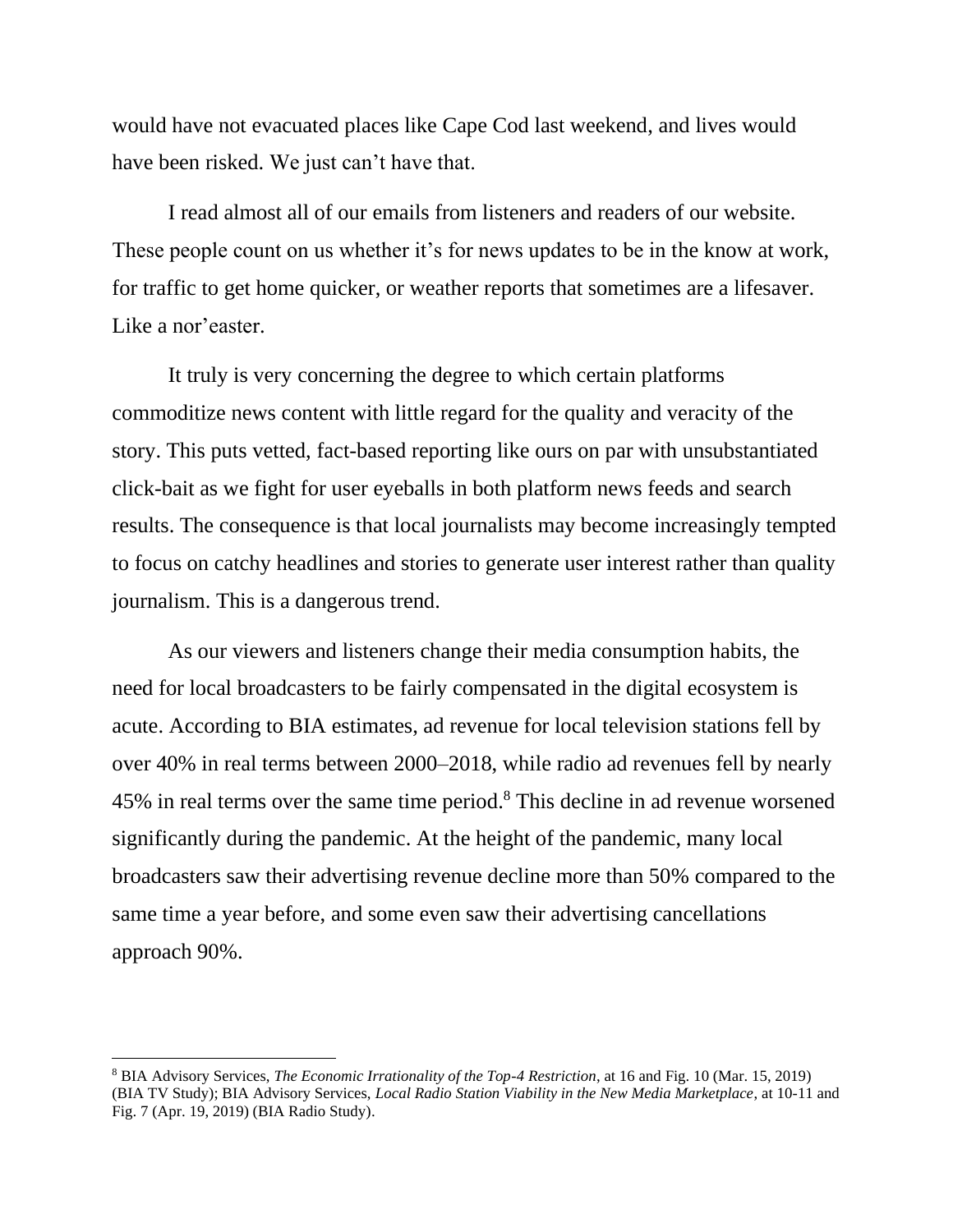Meanwhile, the dominant online platforms have flourished, siphoning off huge amounts of advertising revenues that are the lifeblood of free, local journalism. A recent report by BIA Advisory Services focusing on Google Search and Facebook News Feed found that local broadcasters lose an estimated \$1.873 billion annually by providing their content to these platforms.<sup>9</sup> As Sen. Maria Cantwell noted in a report she issued in October 2020, Google and Facebook control an estimated 77% of locally-focused digital advertising.<sup>10</sup>

This market transformation is not accidental. It has been exacerbated by deliberate decisions on the part of the tech platforms to put technological and systemic roadblocks in the way of broadcasters trying to gain access to, and compensation from, these platforms for the use of broadcast content. The barriers to entry erected by the major platforms take on many forms, from decisions about which content will be prioritized by algorithms that often favor sensationalism over hard journalism, to unilateral mandates about which content is eligible to be monetized and what share of revenue the big platforms will retain.

Make no mistake, Hubbard, and local broadcasters throughout the country, embrace the opportunities afforded to us by new technologies to reach our audiences and enhance the service we provide to our viewers and listeners. Further, broadcasters, in many instances, value the partnerships we have with large online platforms that are the subject of this hearing, which provide television and radio stations the ability to reach a different audience than they would through traditional media. Without access to these platforms, broadcasters would lose the ability to reach hundreds of millions of viewers and listeners.

<sup>9</sup> BIA Advisory Services, Economic Impact of Big Tech Platforms on the Viability of Local Broadcast News, at iii (2021).

<sup>10</sup> https://www.cantwell.senate.gov/imo/media/doc/Local%20Journalism%20Report%2010.26.20\_430pm.pdf.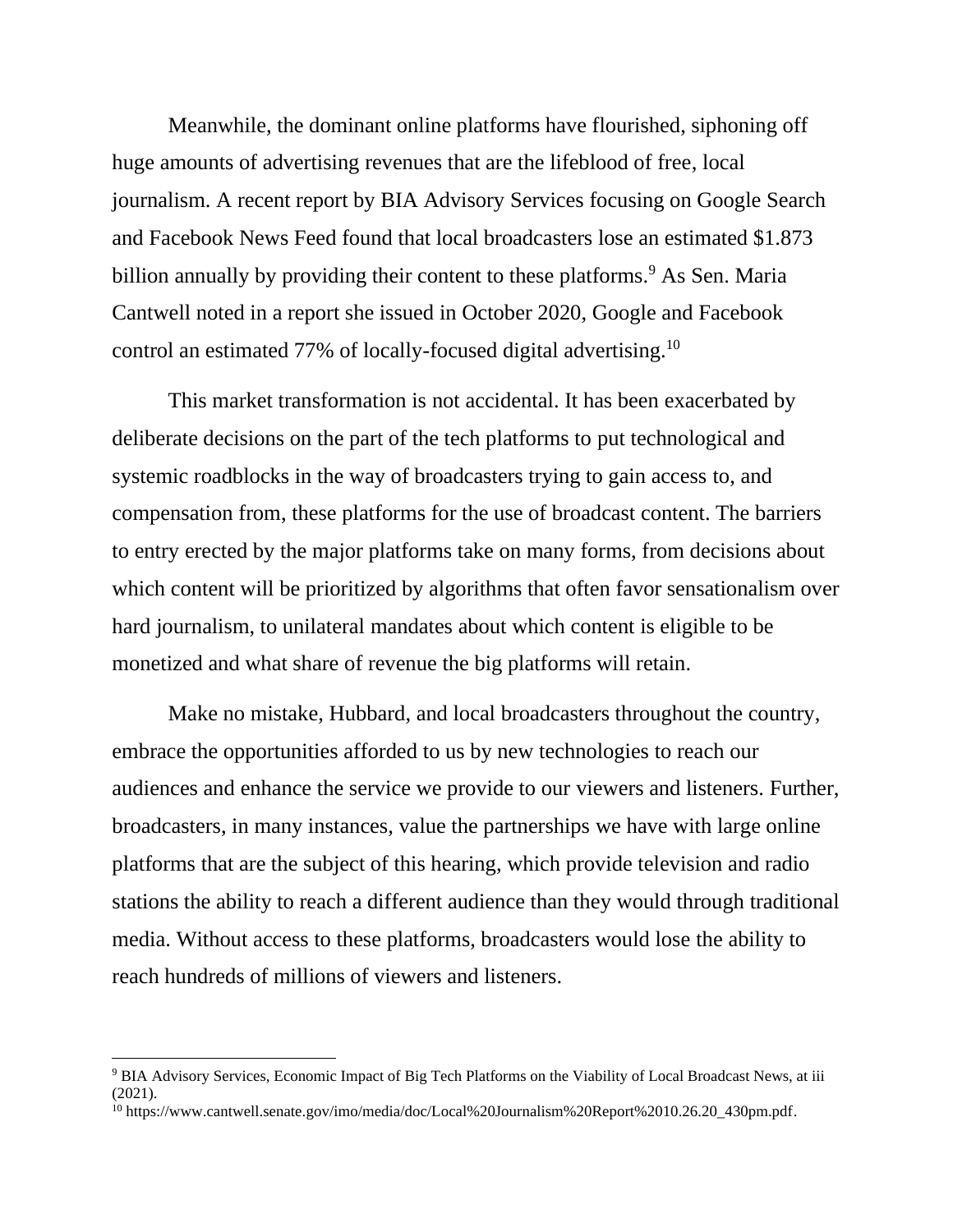To be clear, I am not against news aggregation. WTOP negotiates with other providers and local news organizations for mutually agreeable compensation agreements. But the partnerships we have with the digital platforms like Facebook and Google are different. For all of the reasons stated above, the vast market power of these platforms ensures that broadcasters must simply accept whatever terms are handed to them, regardless of whether they represent a fair or appropriate approximation of the value local broadcast content offers these platforms and the American consumers who use them. For example, not only is WTOP not being compensated by Facebook and Google for its content, WTOP is actually *paying* to make sure its content is being accessed on their platforms.

### Potential Legislative Solutions Provide Hope for Local Journalism

One significant step toward curing the harms caused by the anticompetitive behavior of the giant online platforms would be the passage of the JCPA, recently reintroduced by Chairwoman Klobuchar and Sen. Kennedy. NAB commends Chairwoman Klobuchar and Sen. Kennedy for their thoughtful approach to the competitive challenges facing local journalists around the country, and strongly supports this targeted, commonsense proposal. The JCPA would level the playing field by creating a temporary safe harbor for broadcasters and certain digital publications to jointly negotiate with dominant online platforms regarding the terms and conditions by which their content may be accessed online. Broadcasters support efforts to further strengthen the JCPA by requiring covered platforms and broadcasters to negotiate in good faith and extend reasonable offers as part of a joint negotiation, as well as prohibit discrimination against a broadcaster wanting to participate based on its size or views expressed within its content.